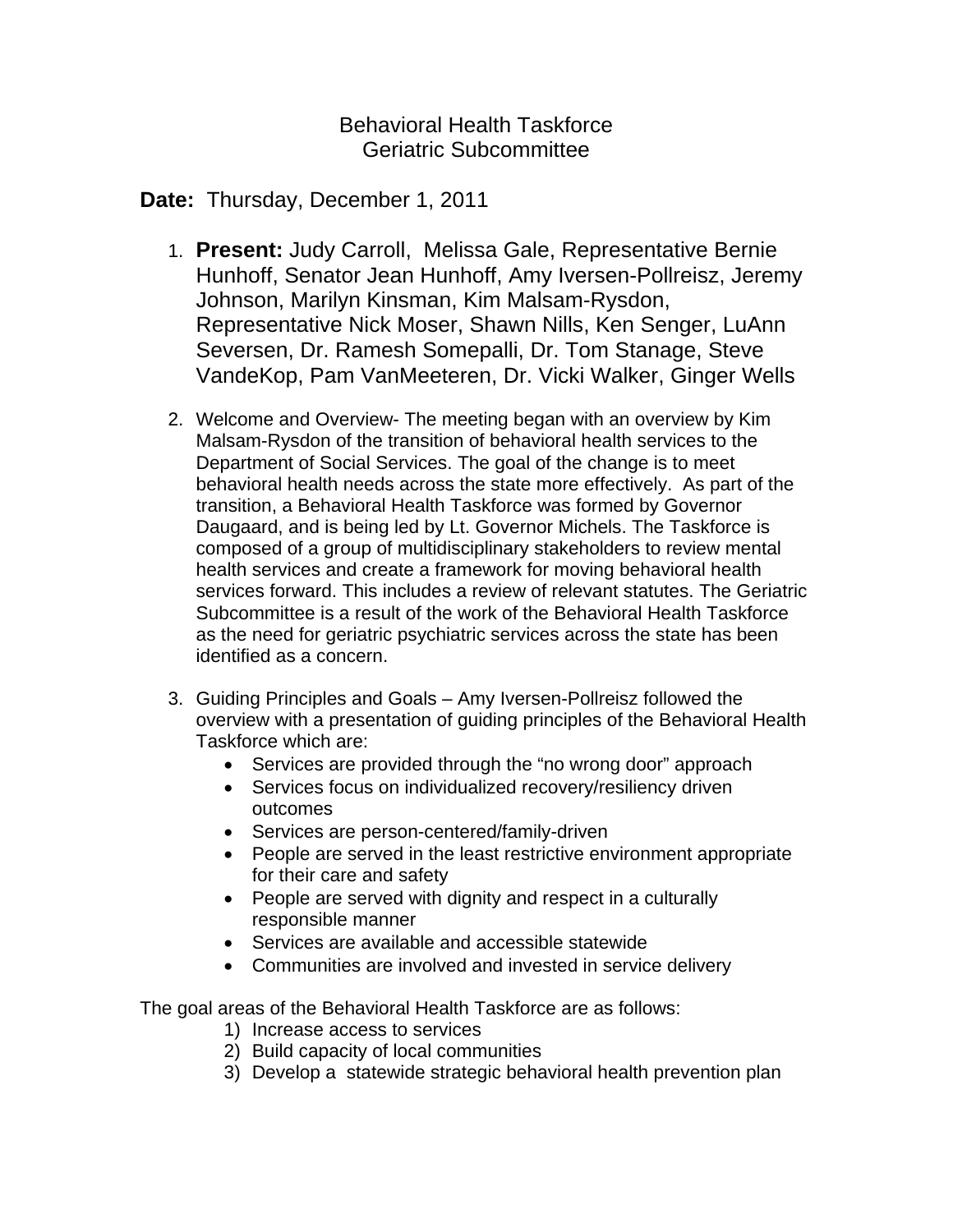- 4) Define the role of HSC.
- 4. Hospital Overview Pam VanMeeteren provided an overview of the services provided at the Human Services Center, as well as trends with admission and census. The Adult Acute Program area is the unit designated for all adult psychiatric admissions at HSC. The number of acute admissions to HSC has increased significantly over the past several years. Acute services recorded an increase of 140 admissions between FY 2010 and 2011. The increased admission numbers are creating capacity issues at HSC. In order to be able to care for persons in psychiatric crisis under an involuntary commitment, it has been necessary to restrict voluntary admissions at times. The service population that HSC is noting an increase in need for care is geriatric persons in need of behavioral health services. The admissions are frequently coming to HSC with notice that the referral facility will not accept the patient back. As a result, approximately 20% of our acute beds are filled with persons whose need is long term placement, but not necessarily long-term psychiatric treatment.
- 5. Definition of Problem and Trends Pam VanMeeteren expanded on the concerns with the increased number of geriatric admissions coming from community nursing facilities. Many of these referrals have not had previous mental health issues until developing dementia in their senior years. Senior admissions are coming to HSC through the involuntary commitment process often without the knowledge of their families. While HSC can often assist in the treatment and management of behaviors associated with dementia, the primary concern is the inability of HSC to discharge geriatric patients back to a less restrictive environment. This is creating concerns with capacity and appropriate environment of care at HSC. The following key points were presented:
	- 10% of admissions to HSC Adult Services during FY2011 were age 65 years or older
	- 20% of admissions to HSC during FY 2011 were age 55 years or older
	- 61 patients were admitted to HSC in FY 2011 from community nursing home facilities. Of those 61 patients, 28 patients remain at HSC and five of the 61 patients expired at HSC with palliative care orders.
	- The average length of stay for persons age 65 and older admitted to Acute Services is 90.6 days. Average length of stay for the program is 13.8 days.
	- Currently, Adult Services has a census of 46 patients. Of those patients, 14 need placement in nursing homes or assisted livings. Eleven of the fourteen patients have a primary diagnosis of dementia. Eight of the eleven patients with dementia are first time admits to HSC.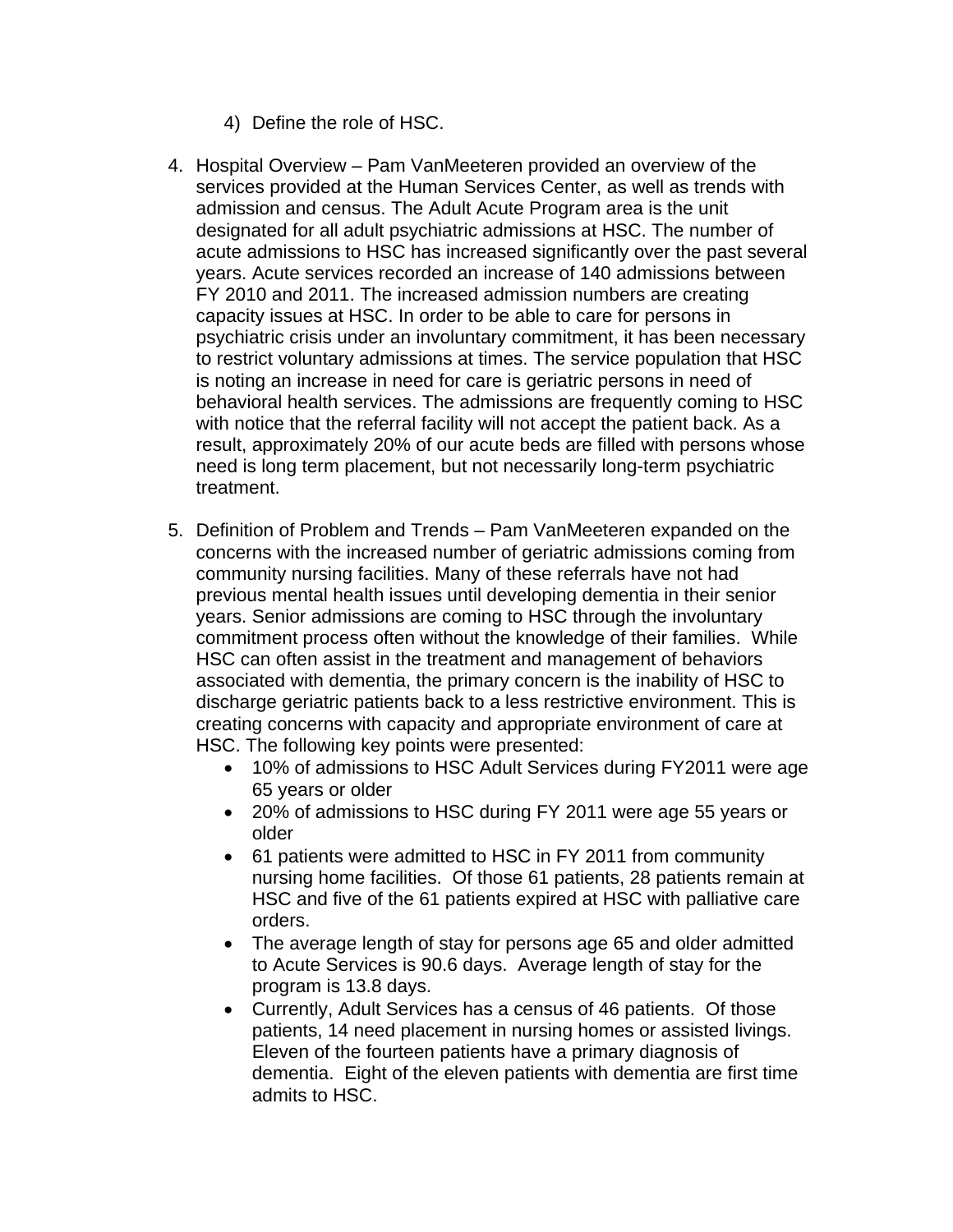- Current census on Geriatric Services is 58 residents. 79% of residents have a primary diagnosis of some form of dementia. Seven of the 58 residents could be placed in Community Nursing home without the need for psychiatric services if placement can be found.
- Currently the Geriatric Program waiting list has ten patients referred from Acute Services and three patients referred from Psych Rehab **Services**
- 6. Explanation of Current Admission Process Judy Carroll, HSC Admissions Officer, explained the current process for admission of all geriatric patients. It was noted that the process for admission and unit is the same for all adults regardless of age. Assignments are made on a rotational basis, so there is a mixture of ages and diagnosis of adult patients on all acute units. It was also noted that admissions arrive at all times of the days and sometimes geriatric persons are admitted late at night.
- 7. Explanation of Geriatric Services Jeremy Johnson, Geriatric Social Worker, explained the nursing facility. He clarified that the expectations for assessment and treatment at HSC were the same as those for all licensed nursing facilities. HSC meets the federal and state licensure expectations in regards to all aspects of care including medication administration, restraint and seclusion, and patient rights.
- 8. Case presentation Dr. Vicki Walker provided the group with a couple of examples of admissions to HSC where the primary problem was medical in nature. The behaviors that were exhibited by patients were a result of treatable medical issues, and once the medical issues were resolved, the behaviors improved. However, in both examples, placement back to the community has not occurred due to the initial behavior concern and in the other case the inability to get an MD to assume patient care following discharge.
- 9. Tours The group was divided into three groups for brief tours of the admissions area, the acute units, and the geriatric units with overviews provided by Julie Kuchta, Adult Services Program Manager; Jeremy Johnson, Geriatric Social Worker; and Judy Carroll, HSC Admissions Officer. Questions and discussion followed the tour.
- 10. Geriatric Behavioral Health Delivery Models
	- Lewis and Clark Behavioral Health Services Dr. Tom Stanage, Executive Director, provided a historical overview of the efforts and work done by Lewis and Clark Behavioral Health Services several years ago when HSC decreased the number of geriatric units from six to three. Lewis and Clark continues to provide psychiatric consultation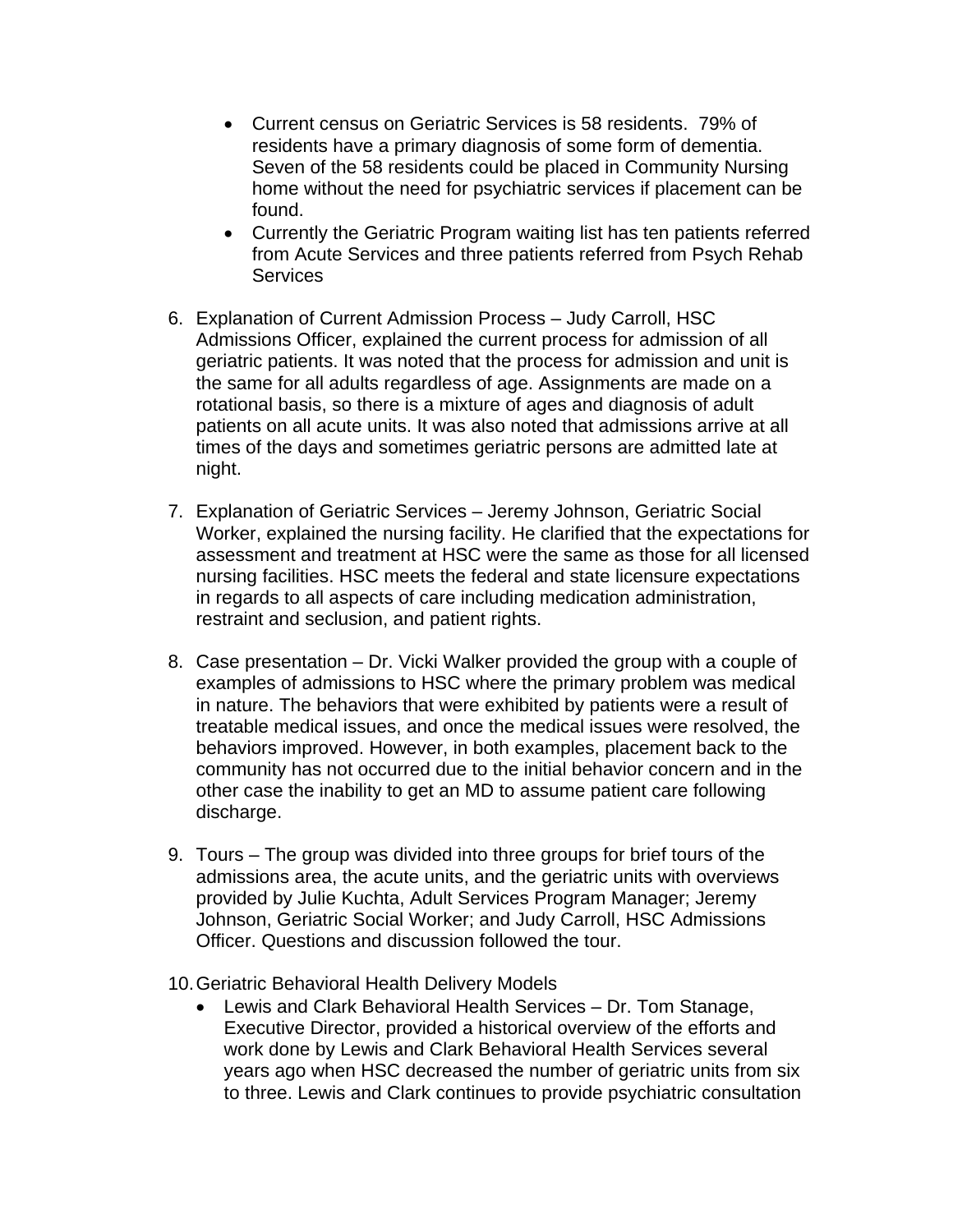and behavioral support to several nursing facilities in Southeast South Dakota.

- Canistota Good Samaritan Nursing Facility Ginger Wells, Administrator, presented to the group the experience of the Good Samaritan facility in creating a behavioral health focused program. The nursing facility worked in collaboration with the Department of Social Services and the Human Services Center to developing training, staffing and criteria for the program. DSS was able to provide add-on pay for persons who meet the criteria when Medicaid is the primary payor for a resident. The program has been very successful in the community and has assisted with discharges from HSC for persons with behavioral issues as a result of a mental illness.
- Benedictine Healthcare, Parkston Melissa Gale, LPC/Behavioral Health Specialist, presented her work in nursing facilities around the Parkston area. She has implemented behavioral health services into the local medical clinic. One of her projects, pertinent to this discussion, is addressing the management of geriatric "problem behaviors" in local nursing homes. She did this by providing education to medical providers and nursing home staff and administration. She has emphasized the need for early involvement of the physician to evaluate and treat medical conditions that might be triggering the issues. She has also helped staff to look at alternate ways of engaging the patient and family to minimize behaviors. The sessions have been well received by the audience. She has also been available when specific problems arise to help review the case and options for management. This approach has been very successful at decreasing the number of referrals to HSC.
- 11. Discussion followed. The issue of reimbursement for additional services and staffing was discussed. Concern was expressed regarding the creation of services that would add to the burden of cost to private payers. Due to time restraints, Marilyn Kinsman, Director of the Division of Adult Services and Aging, was unable to present information on Medicaid addon pay options that may assist with additional costs. Marilyn will present at the next subcommittee meeting. In addition, members discussed the need to deepen the understanding of the community dynamics that are leading to increased referrals and refusal to re-admit patients. This understanding is necessary in order to evaluate how best to offer support to community nursing homes, thereby reducing admissions to HSC and increasing the return of patients to their home community after an admission to HSC.
- 12. Further discussion of the admission of elderly individuals followed. The consensus of the group was that there needs to be capacity created at HSC that would allow for the admission of geriatric residents directly to a geriatric unit or specialized acute geriatric unit.